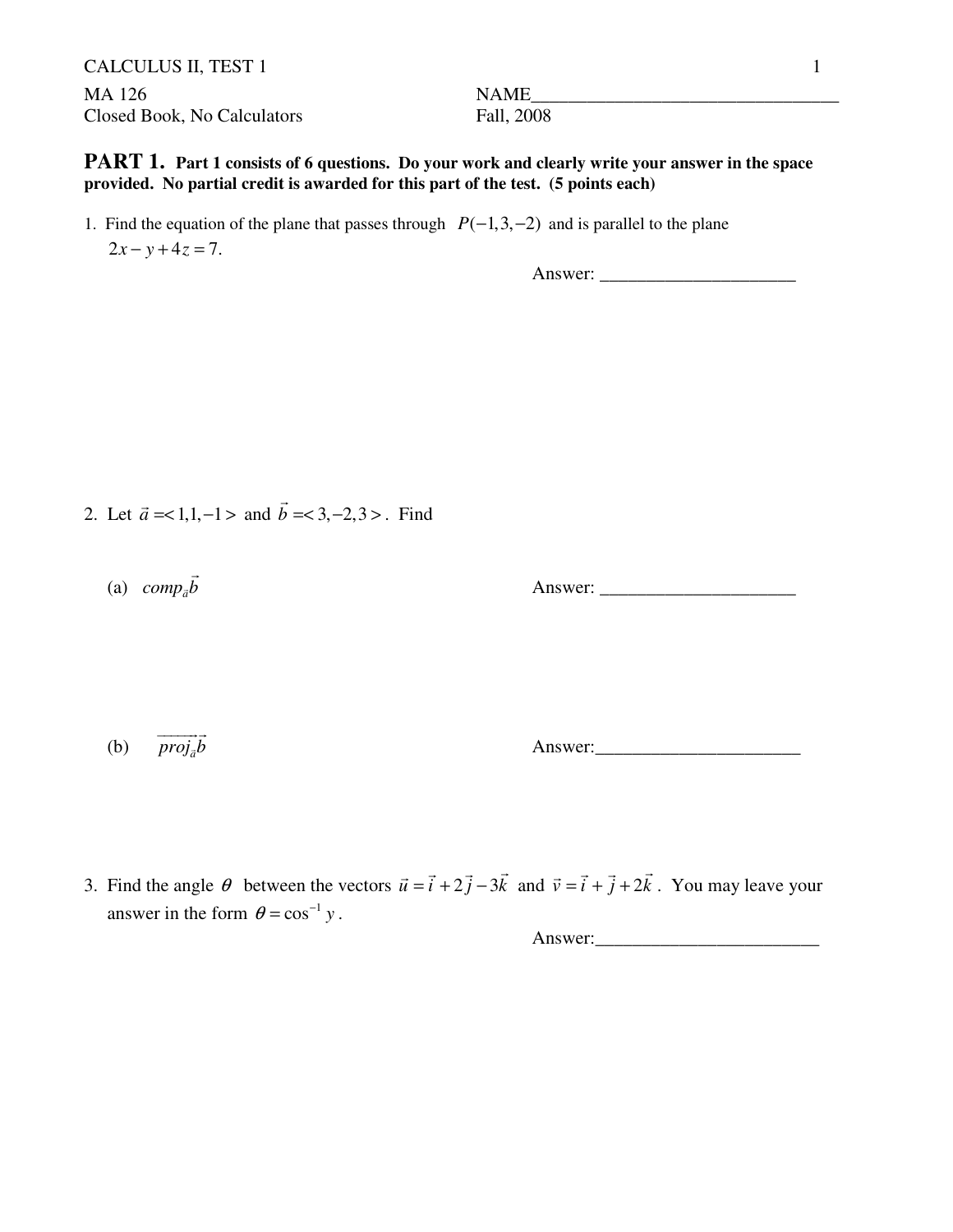### CALCULUS II, TEST 1 2

4. A constant force  $\vec{F} = 3\vec{i} + 5\vec{j} + 10\vec{k}$  moves an object along the line segment from the point  $P(1,0,1)$  to the point *Q*(5,3,8) . Find the work done (include units) if the distance is measured in meters and the force in newtons.

Answer:\_\_\_\_\_\_\_\_\_\_\_\_\_\_\_\_\_\_\_\_\_\_\_\_\_\_

5.  $16x^2 + 16y^2 + 16z^2 - 128x + 32y = 5$  is the equation of a sphere. Find the radius.

Answer:\_\_\_\_\_\_\_\_\_\_\_\_\_\_\_\_\_\_\_\_\_\_\_\_\_

6. Find the cross product of the vectors  $\vec{u} = < 4, -6, 1 >$  and  $\vec{v} = < 1, -2, -2 >$ .

Answer:\_\_\_\_\_\_\_\_\_\_\_\_\_\_\_\_\_\_\_\_\_\_\_\_\_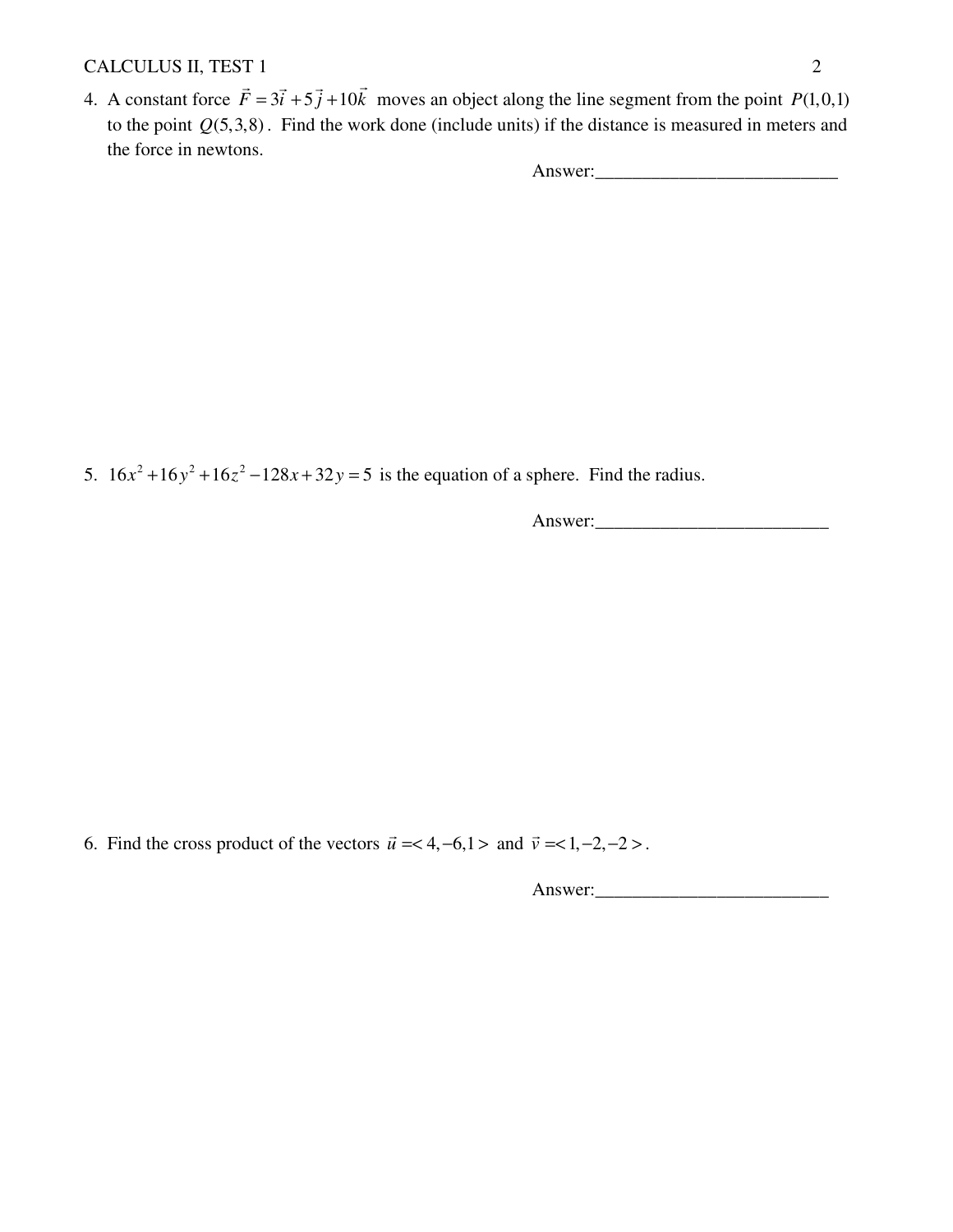### Part 2. **Part 2 consists of 5 problems worth 14 points apiece. Show all your work for full credit! Displaying only the final answer (even if correct) without the relevant steps is not enough.**

#### **Problem 1**

This problem has two separate questions (a) and (b). Answer each question.

(a) Suppose two lines  $L_1, L_2$  are given by the parametric equations given below. Determine whether these lines intersect. If they do intersect, find the point of intersection.

 $L_1: x = -1 + 2t, y = 3t, z = 4 - 3t$  $L_2$ :  $x = 3 + s$ ,  $y = 1 - s$ ,  $z = 1$ 

(b) Is the line given by  $\vec{r} = 1, 2, 3 > +t < -2, 2, -4 >$  parallel to the line given by  $\vec{r}$  = < -1,3, -4 > + t < 1, -1,8 > Why or why not?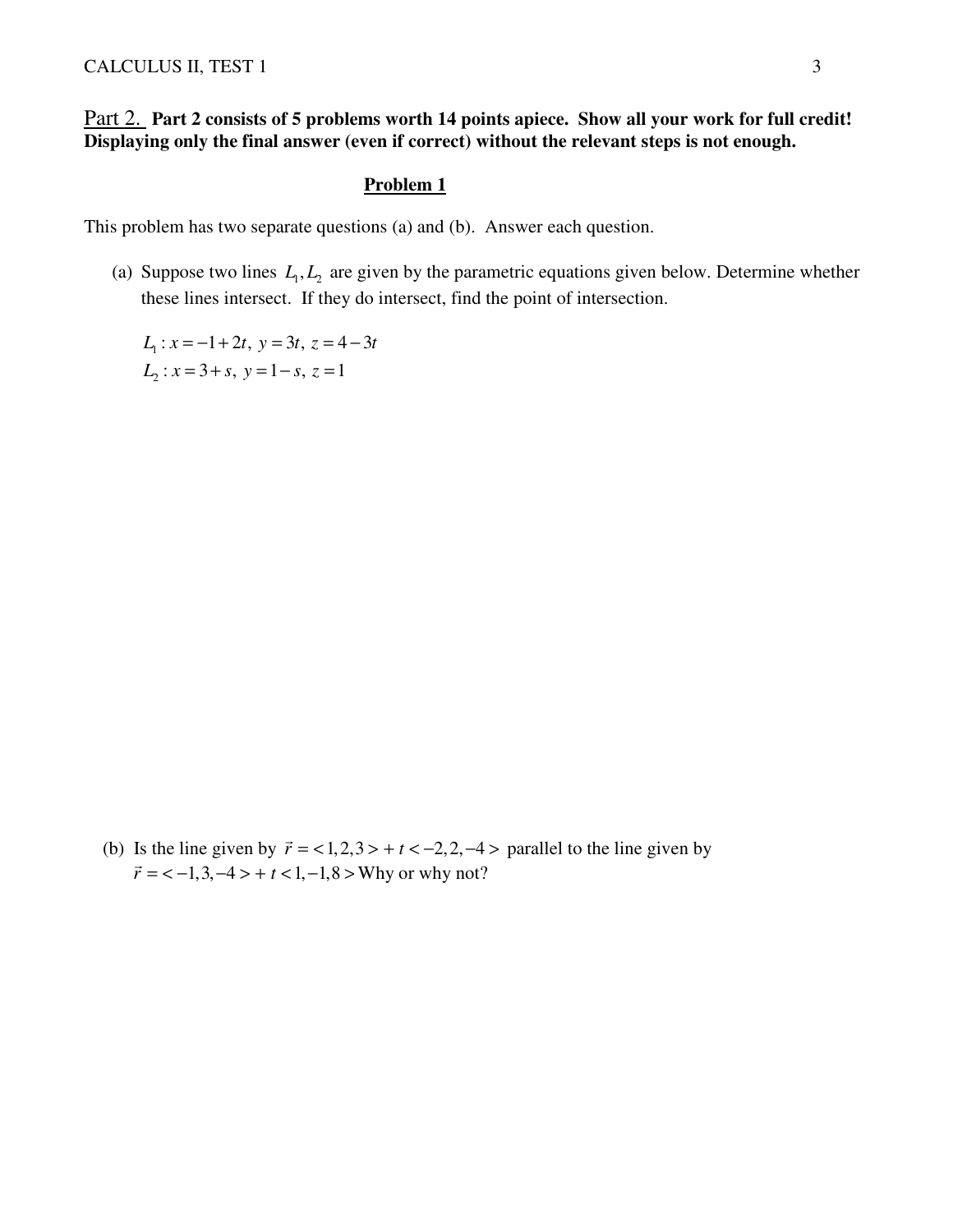Let *P*(1,4,6),  $Q(-2,5,-1)$ , and *R*(1,-1,1) be three points in  $R^3$ .

(a) Find the equation of the plane through the points  $P, Q$ , and  $R$ .

(b) Find the area of  $\triangle PQR$ , the triangle with vertices at *P*, *Q*, and *R*.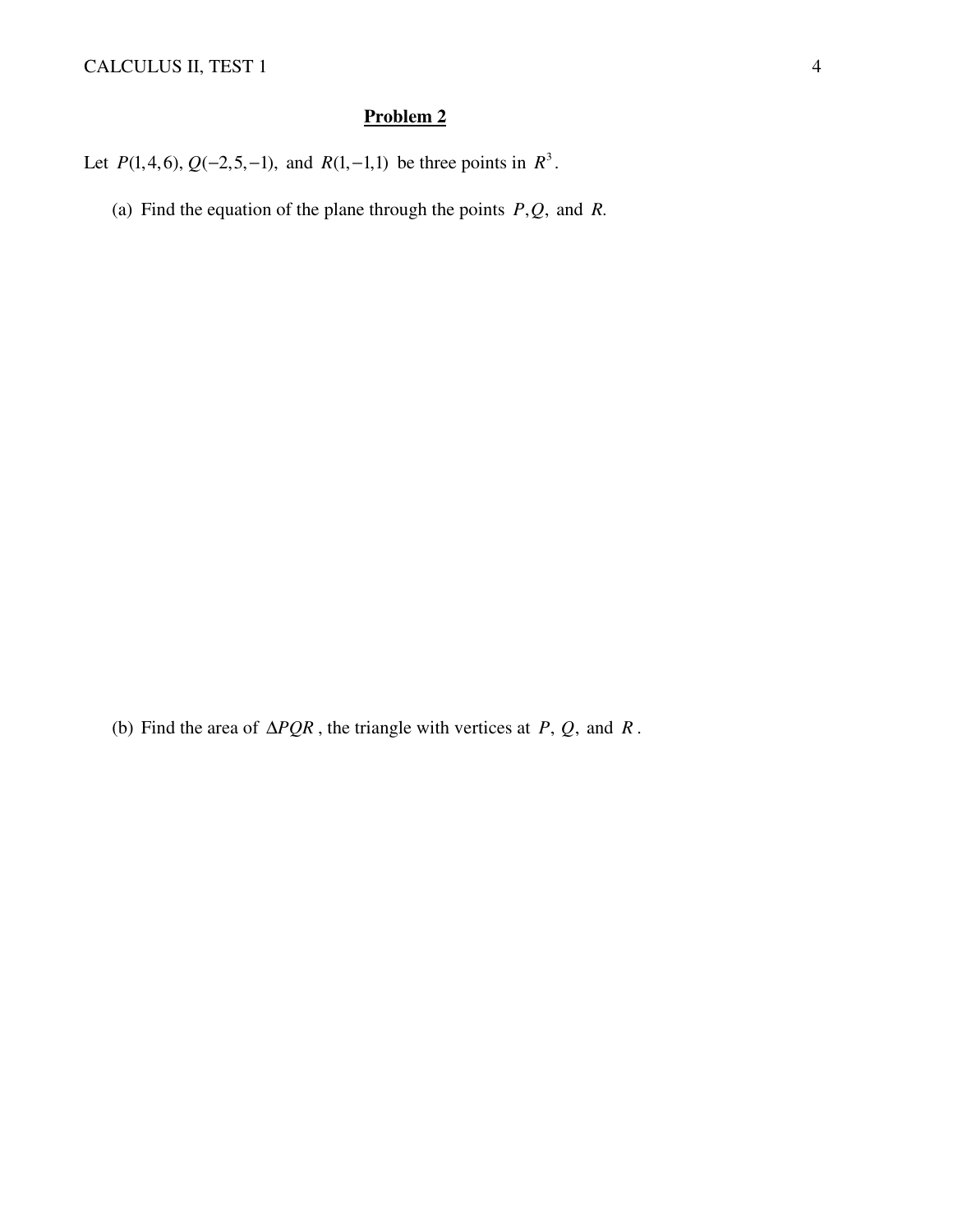(a) Find the parametric equations and symmetric equations for the line *L* . Label which is which.

(b) At what point does this line intersect the *xy* − plane?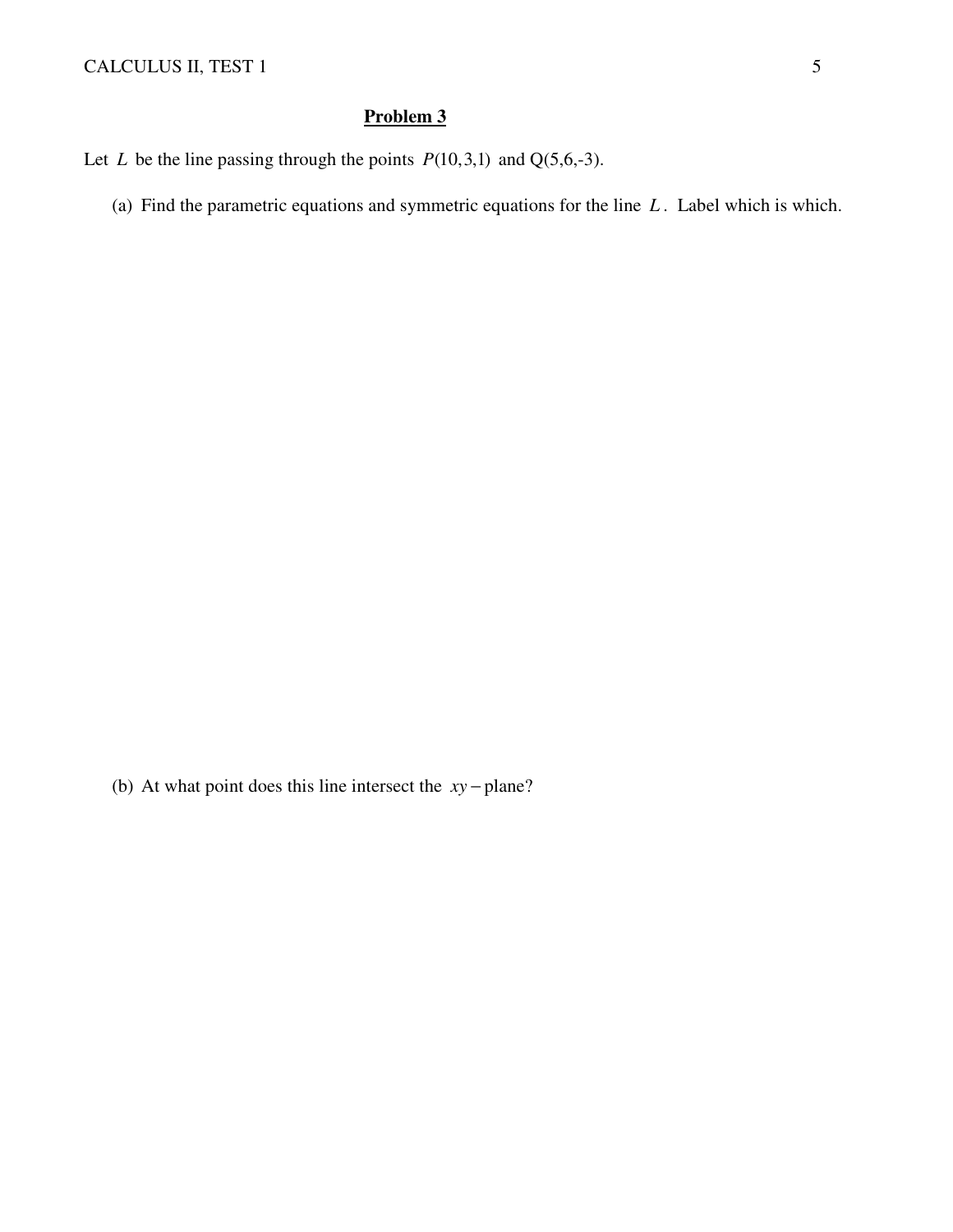Let  $x + y - z = 2$  and  $2x - y + 3z = 1$  be the equation of two planes.

(a) Find one point that lies on the line of intersection of the two planes.

(b) Find the vector equation of the line of intersection of the two planes.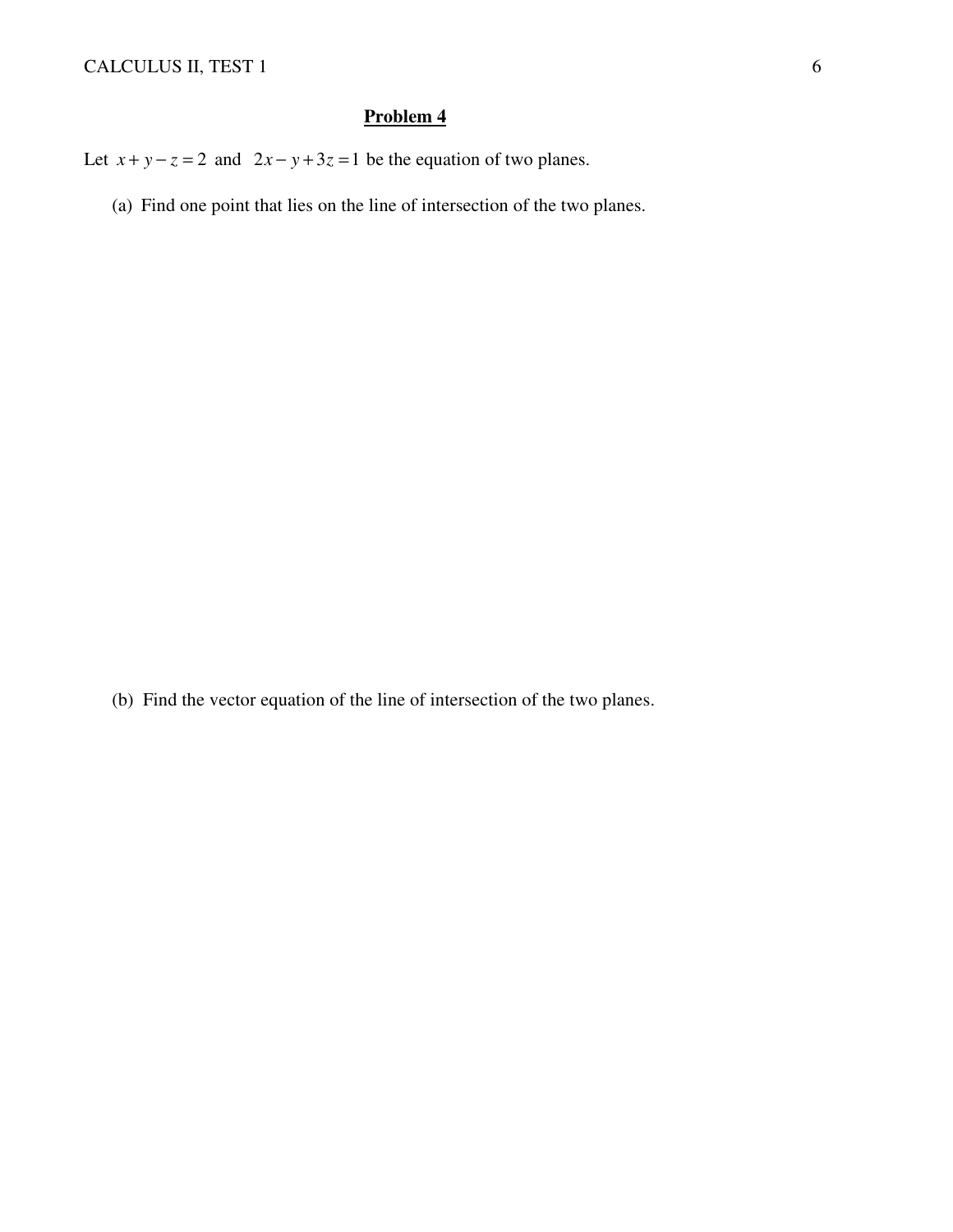A particle is traveling along the space curve

$$
\vec{r} = \left\langle \frac{2t+1}{t}, e^{-t}, \frac{\ln t}{t} \right\rangle
$$

for time *t* where  $t > 0$ .

(a) Evaluate  $\lim_{t \to \infty} \vec{r}(t)$  $\vec{r}(t)$  to see what point the particle approaches after a long time.

(b) Determine a unit tangent vector to the curve at the pint where  $t = 1$ .